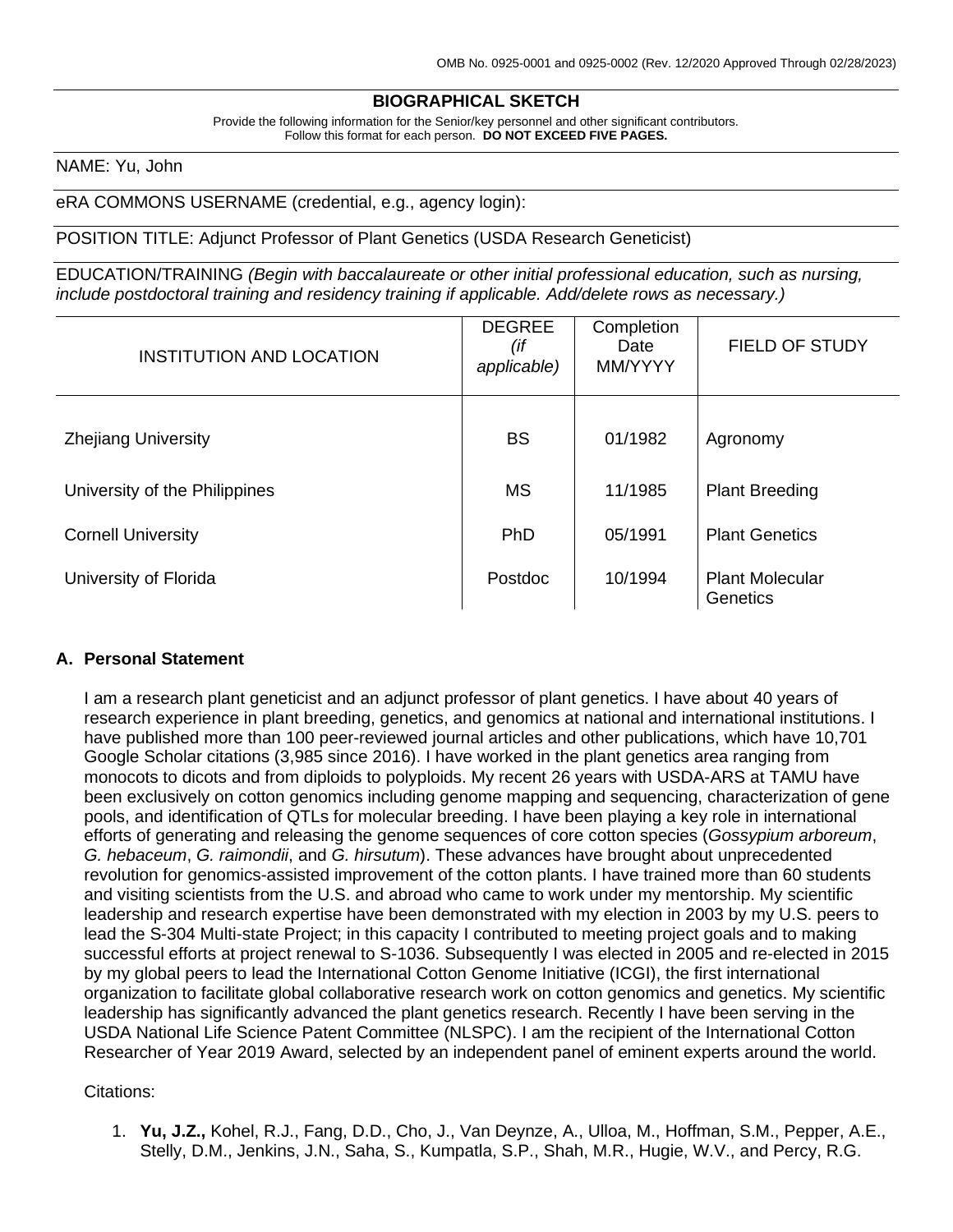(2012). A high-density SSR and SNP genetic map of the tetraploid cotton genome. *G3: Genes, Genomes, Genetics* 2:43-58

- 2. Wang, K., Wang, Z., Li, F., Ye, W., Wang, J., Song, G., Yue, Z., Cong, L., Shang, H., Zhu, S., Zou, C., Li, Q., Yuan, Y., Lu, C., Wei, H., Gou, C., Zheng, Z., Yin, Y., Zhang, X., Liu, K., Wang, B., Song, C., Shi, N., Kohel, R.J., Percy, R.G., **Yu, J.Z.,** Zhu, Y.-X., Wang, J., and Yu, S. (2012). The draft genome of a diploid cotton *Gossypium raimondii*. *Nature Genetics* 44:1098-1104.
- 3. Li, F., Fan, G., Wang, K., Sun, F., Yuan, Y., Song, G., Li, Q., Ma, Z., Lu, C., Zou, C., Chen, W., Liang, X., Shang, H., Liu, W., Shi, C., Xiao, G., Gou, C., Ye, W., Xu, X., Zhang, X., Wei, H., Li, Z., Zhang, G., Wang, J., Liu, K., Kohel, R.J., Percy, R.G., **Yu**, **J.Z.,** Zhu, Y.-X., Wang, J., and Yu, S. (2014). Genome sequence of the cultivated cotton *Gossypium arboreum*. *Nature Genetics* 46: 567- 572
- 4. **Yu, J.Z.**, Ulloa, M., Hoffman, S.M., Kohel, R.J., Pepper, A.E., Fang, D.D., Percy, R.G., and Burke, J.J. (2014). Mapping genomic loci for cotton plant architecture, yield components, and fiber properties in an interspecific (*Gossypium hirsutum* L. x *G. barbadense* L.) RIL population. *Molecular Genetics and Genomics* 289:1347-1367
- 5. Li, F., Fan, G., Lu, C., Xiao, G., Zou, C., Kohel, R.J., Ma, Z., Shang, H., Ma, X., Wu, J., Liang, X., Huang, G., Percy, R.G., Liu, K., Yang, W., Chen, W., Du, X., Shi, C., Yuan, Y., Ye, W., Liu, X., Zhang, X., Liu, W., Wei, H., Wei, S., Huang, G., Zhang, X., Zhu, S., Zhang, H., Sun, F., Wang, X., Liang, J., Wang, J., He, Q., Huang, L., Wang, J., Cui, J., Song, G., Wang, K., Xu, X., **Yu, J.Z.,** Zhu, Y., and Yu, S. (2015). Genome sequence of cultivated Upland cotton (*Gossypium hirsutum* TM-1) provides insights into genome evolution. *Nature Biotechnology* 33:524-530
- 6. Huang, G., Wu, Z., Percy, R.G., Bai, M., Li, Y., Frelichowski, J.E., Hu, J., Wang, K., **Yu, J.Z.,** and Zhu, Y. (2020). Genome sequence of *Gossypium herbaceum* and genome updates of *Gossypium arboreum* and *Gossypium hirsutum* provide insights into cotton A-genome evolution. *Nature Genetics* 52:516–524

## **B. Positions, Scientific Appointments, and Honors**

## **Positions and Scientific Appointments**

| $2015 - 2019$                        | Co-chair (2015-2017) and Chair (2017-2019), the International Cotton Genome<br>Initiative (ICGI)                              |
|--------------------------------------|-------------------------------------------------------------------------------------------------------------------------------|
| $2013 -$ Present                     | Member, USDA National Life Science Patent Committee (NLSPC)                                                                   |
| $2005 - 2009$                        | Co-chair (2005-2007) and Chair (2007-2009), the International Cotton Genome<br>Initiative (ICGI)                              |
| $2003 - 2006$                        | Vice Chair (2003-2004) and Chair (2005-2006), the S-304 Committee of the U.S.<br>Beltwide Multi-state Cotton Research Project |
| $2000 -$ Present<br>$1995 -$ Present | Adjunct Professor, Texas A&M Univ., College Station, TX<br>Research Geneticist, USDA, ARS, College Station, TX                |
| $1994 - 1995$                        | Associate Research Scientist, Texas A&M Univ., College Station, TX                                                            |
| 1991 - 1994                          | Postdoctoral Research Associate, Univ. Florida, Gainesville, FL                                                               |
| $1986 - 1991$                        | Research Fellow, World Bank/Rockefeller Foundation, Cornell Univ., Ithaca, NY                                                 |
| $1983 - 1985$                        | Research Scholar, International Rice Research Institute, Los Banos, Philippines                                               |
| $1982 - 1983$                        | Research Assistant, China National Rice Research Institute, Hangzhou, China                                                   |

## **Honors**

- 1991 Bradfield Award in Plant Genome Research, Cornell Univ., NY
- 2017 Excellent Scholar Award, XIX International Botanical Congress
- 2019 ICAC International Cotton Researcher of the Year Award, The International Cotton Advisory Committee (ICAC), Washington, DC

# **C. Contributions to Science**

**1. Genome sequencing of allotetraploid cotton and its diploid progenitors.** My recent contributions to science were the conception, development, and release of reference genome sequences for Upland tetraploid cotton (*Gossypium hirsutum*) and its probable diploid progenitors (*G. arboreum, G. herbaceum,* and *G. raimondii*). The genome of *G. hirsutum* was particularly difficult to assemble owing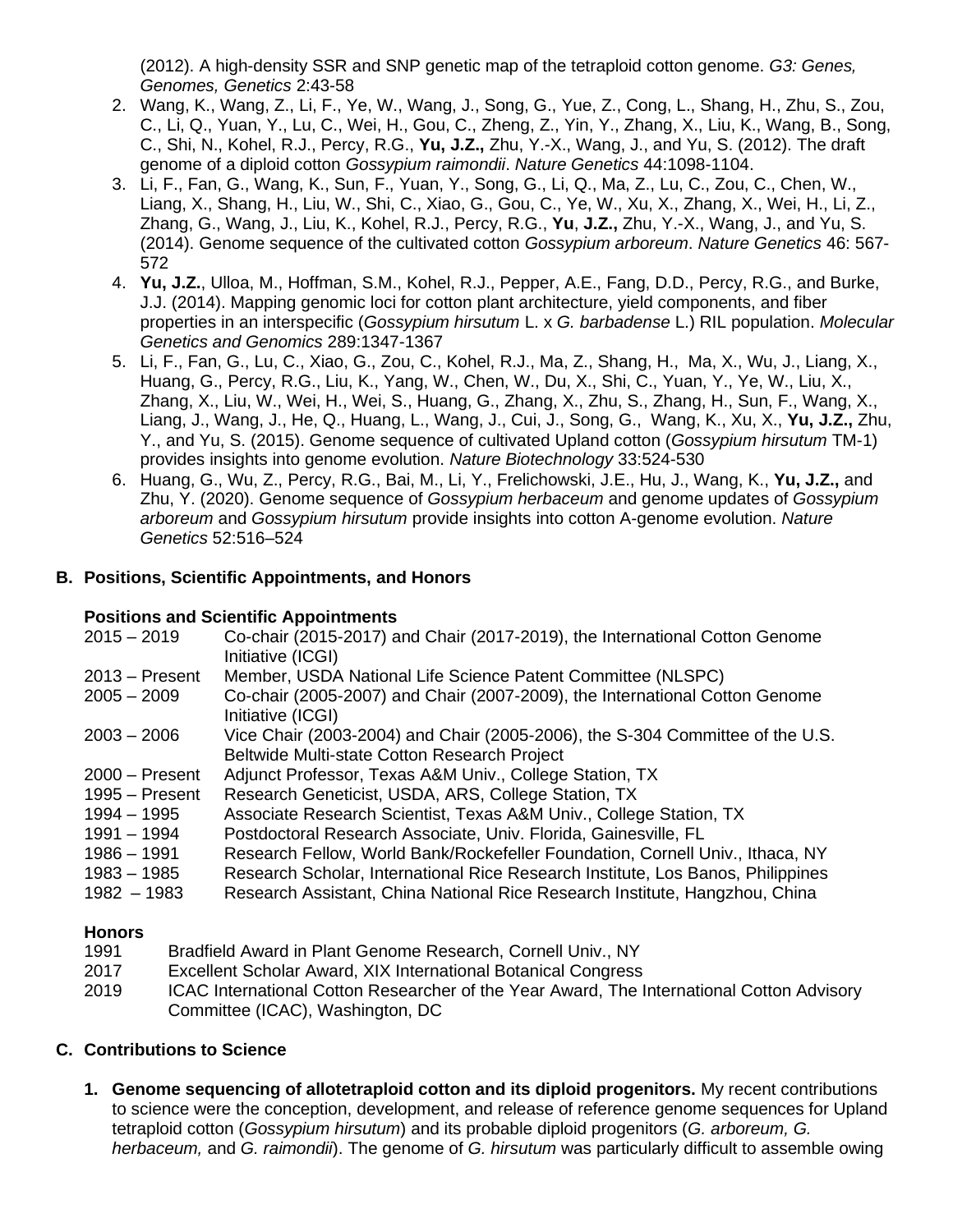to its allotetraploid genome and there was no literature existed on the cotton genome of any allotetraploid cotton species. Successful deciphering of Upland cotton genome represented an important benchmark for many polyploid plants. The breakthrough from such international collaborative research opened a new paradigm in cotton genomics that revolutionizes genetic improvement of cotton plants through better exploitation of genetic variation otherwise buried in *Gossypium* germplasm. The ground-breaking work has moved cotton into post-genome era, where molecular genetic advances will refocus on cotton functional traits.

- a. Wang, K., Wang, Z., Li, F., Ye, W., Wang, J., Song, G., Yue, Z., Cong, L., Shang, H., Zhu, S., Zou, C., Li, Q., Yuan, Y., Lu, C., Wei, H., Gou, C., Zheng, Z., Yin, Y., Zhang, X., Liu, K., Wang, B., Song, C., Shi, N., Kohel, R.J., Percy, R.G., **Yu, J.Z.,** Zhu, Y.-X., Wang, J. & Yu, S. (2012). The draft genome of a diploid cotton *Gossypium raimondii*. *Nature Genetics* 44:1098-1104.
- b. Li, F., Fan, G., Wang, K., Sun, F., Yuan, Y., Song, G., Li, Q., Ma, Z., Lu, C., Zou, C., Chen, W., Liang, X., Shang, H., Liu, W., Shi, C., Xiao, G., Gou, C., Ye, W., Xu, X., Zhang, X., Wei, H., Li, Z., Zhang, G., Wang, J., Liu, K., Kohel, R.J., Percy, R.G., **Yu**, **J.Z.,** Zhu, Y.-X., Wang, J. & Yu, S. (2014). Genome sequence of the cultivated cotton *Gossypium arboreum*. *Nature Genetics* 46: 567- 572
- c. Li, F., Fan, G., Lu, C., Xiao, G., Zou, C., Kohel, R.J., Ma, Z., Shang, H., Ma, X., Wu, J., Liang, X., Huang, G., Percy, R.G., Liu, K., Yang, W., Chen, W., Du, X., Shi, C., Yuan, Y., Ye, W., Liu, X., Zhang, X., Liu, W., Wei, H., Wei, S., Huang, G., Zhang, X., Zhu, S., Zhang, H., Sun, F., Wang, X., Liang, J., Wang, J., He, Q., Huang, L., Wang, J., Cui, J., Song, G., Wang, K., Xu, X., **Yu, J.Z.,** Zhu, Y. & Yu, S. (2015). Genome sequence of cultivated Upland cotton (*Gossypium hirsutum* TM-1) provides insights into genome evolution. *Nature Biotechnology* 33:524-530
- d. Lu, X., Fu, X., Wang, D., Wang, J., Chen, X., Hao, M., Wang, J. Gervers, K.A., Guo, L., Wang, S., Yin, Z., Fan, W., Shi, C., Wang, X., Peng, J. Chen, C., Cui, R., Shu, N., Zhang, B., Han, M., Zhao, X., Mu, M., **Yu, J.Z.** & Ye, W. (2018). Resequencing of cv CRI-12 family reveals haplotype block inheritance and recombination of agronomically important genes in artificial selection. *Plant Biotechnology* 17:945-955.
- e. Huang, G., Wu, Z., Percy, R.G., Bai, M., Li, Y., Frelichowski, J.E., Hu, J., Wang, K., **Yu, J.Z.** & Zhu, Y. (2020). Genome sequence of *Gossypium herbaceum* and genome updates of *Gossypium arboreum* and *Gossypium hirsutum* provide insights into cotton A-genome evolution. *Nature Genetics* 52:516–524
- **2. Integrated genetic, physical and transcript mapping of tetraploid cotton genomes.** Upland cotton, the world's leading fiber crop, has a complex allotetraploid genome that hinders advances in genomics research for much needed genetic improvement. Prior to the genome sequencing efforts stated above, I conceived and led collaborative research to develop the first integrated genetic, physical, and transcript maps of partially homologous tetraploid cotton chromosomes with large insert DNA clones, molecular markers, and EST genes. High-density genetic maps of tetraploid cotton and core DNA markers were developed, which are highly recognized and widely used by the global cotton research community as a reference genome map and standard marker set for cotton germplasm characterization and many other genetic applications. The concepts and methodologies with core sets of portable DNA markers make it possible for cotton researchers worldwide to collaborate, relate, and utilize genetic diversity data systematically among respective cotton germplasm collections.
	- a. Xu, Z., Kohel, R.J., Song, G., Cho, J., Yu, J., Yu, S., Tomkins, J. & **Yu, J. Z.** (2008). An integrated genetic and physical map of homoeologous chromosomes 12 and 26 in Upland cotton (*G. hirsutum* L.). *BMC Genomics* 9:108
	- b. **Yu, J.Z.,** Kohel, R.J., Fang, D.D., Cho, J., Van Deynze, A., Ulloa, M., Hoffman, S.M., Pepper, A.E., Stelly, D.M., Jenkins, J.N., Saha, S., Kumpatla, S.P., Shah, M.R., Hugie, W.V. & Percy, R.G. (2012). A high-density SSR and SNP genetic map of the tetraploid cotton genome. *G3: Genes, Genomes, Genetics* 2:43-58
	- c. **Yu, J.Z.,** Fang, D.D., Kohel, R.J., Ulloa, M., Hinze, L.L., Percy, R.G., Zhang, J., Chee, P., Scheffler, B.E. & Jones, D.C. (2012). Development of a core set of SSR markers for the characterization of *Gossypium* germplasm. *Euphytica* 187:203–213